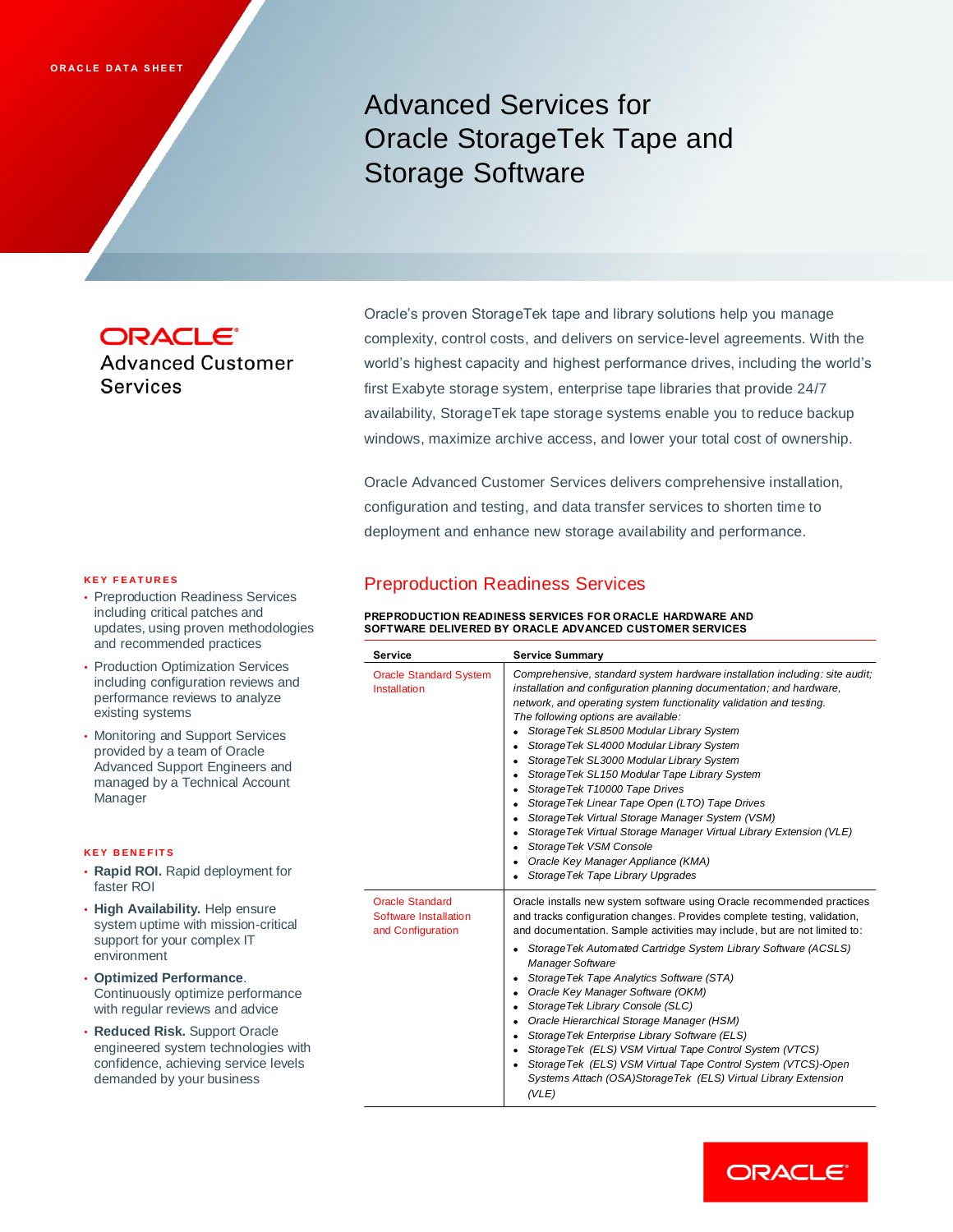| <b>Oracle Preproduction</b><br><b>Readiness Review</b>  | Review supportability and readiness of your deployment approach<br>including review of your migration plan, backup plan, and test plans.<br>Assist with setup of Oracle Configuration Manager and Oracle Support<br>tools such as Auto Service Request. |
|---------------------------------------------------------|---------------------------------------------------------------------------------------------------------------------------------------------------------------------------------------------------------------------------------------------------------|
| Oracle Go-Live Support                                  | Review go-live plan and conducts an operational readiness review.<br>Support includes a focused review of business and project KPIs.                                                                                                                    |
| Oracle Advanced<br><b>Support Knowledge</b><br>Workshop | Technology knowledge session to provide tailored information on<br>an Oracle product or technology. Plan future system deployments or<br>review recommended practices for maximizing availability of existing<br>systems.                               |

#### **T E C H N O L O G IE S C O V E R E D :**

- **Oracle StorageTek Tape Storage:**
- Tape Libraries
- Tape Drives
- Mainframe Virtual Tape

#### **Tape Encryption and Software:**

- Oracle Key Manager
- StorageTek Linear Tape File System
- StorageTek Automated Cartridge System Library Software (ACSLS) Manager Software
- StorageTek Tape Analytics Software
- Oracle Hierarchical Storage Manager
- Oracle StorageTek Enterprise Library Software (ELS)

#### **R E L A T E D S E R V I C E S**

#### **From Oracle Advanced Support Engineer**

• Oracle Tape Transfer Services

#### **From Oracle University**

- Expert-led training for Oracle StorageTek Tape and Storage **Software**
- Learning paths and assessments for Oracle technology

#### **From Oracle Premier Support**

- Oracle Customer Data and Device **Retention**
- Oracle Onsite Spares
- 24/7 Proactive Support
- My Oracle Support

# Production Optimization Services

# **PRODUCTION OPTIMIZATION SERVICES DELIVERED BY ORACLE ADVANCED CUSTOMER SERVICES**

| Service                                                                    | <b>Service Summary</b>                                                                                                                                                                                                                                                                                                                                                                                                                                                                                                                                                                                                                     |
|----------------------------------------------------------------------------|--------------------------------------------------------------------------------------------------------------------------------------------------------------------------------------------------------------------------------------------------------------------------------------------------------------------------------------------------------------------------------------------------------------------------------------------------------------------------------------------------------------------------------------------------------------------------------------------------------------------------------------------|
| <b>Oracle Configuration</b><br><b>Review</b> and<br><b>Recommendations</b> | Analyzes current environment and establishes target system configuration<br>based on customer operational objectives and relevant Oracle<br>recommended practices. Oracle performs gap analysis and identifies risks<br>using Oracle diagnostic tools and knowledge, and delivers final findings<br>report.                                                                                                                                                                                                                                                                                                                                |
|                                                                            | Areas reviewed can include:                                                                                                                                                                                                                                                                                                                                                                                                                                                                                                                                                                                                                |
|                                                                            | Storage Tek Automated Cartridge System Library Software (ACSLS)<br>Manager Software<br>Storage Tek Tape Analytics Software (STA)<br>٠<br>Oracle Key Manager Software (OKM)<br>٠<br>Storage Tek Library Console (SLC)<br>$\bullet$<br>Oracle Hierarchical Storage Manager (HSM)<br>٠<br>• Storage Tek Enterprise Library Software (ELS) Host Software<br>StorageTek Enterprise Library Software (ELS) DRTEST Concurrent<br>$\bullet$<br>Disaster Recovery<br>StorageTek Enterprise Library Software (ELS) Vaulting<br>٠<br>StorageTek (ELS) VSM Virtual Tape Control System (VTCS)<br>StorageTek (ELS) Virtual Library Extension (VLE)<br>٠ |
| <b>Oracle Performance</b><br><b>Review and</b><br><b>Recommendations</b>   | Oracle collects and analyzes storage performance data to identify system<br>load patterns and potential challenges. Reviews key performance metrics<br>and documents, as well as reviews findings and recommendations.<br>Areas reviewed can include:                                                                                                                                                                                                                                                                                                                                                                                      |
|                                                                            | Storage Tek Enterprise Library Software (ELS) Host Software<br>$\bullet$<br>Storage Tek Enterprise Library Software (ELS) DRTEST Concurrent<br>٠<br>Disaster Recovery<br>StorageTek Enterprise Library Software (ELS) Vaulting<br>$\bullet$<br>StorageTek (ELS) VSM Virtual Tape Control System (VTCS)<br>$\bullet$<br>StorageTek (ELS) Virtual Library Extension (VLE)                                                                                                                                                                                                                                                                    |
| <b>Oracle Relocation</b><br><b>Services</b>                                | Delivers specialized expertise to relocate an IT infrastructure. Service<br>includes planning, de-installation, packaging, transportation, installation,<br>and project management expertise to bring IT systems back into production.                                                                                                                                                                                                                                                                                                                                                                                                     |
| <b>Oracle Advanced</b><br><b>Support Engineer</b>                          | Oracle Advanced Support Engineers provide tailored performance reviews<br>and system optimization assistance for all server<br>and storage technologies. Engineers with storage, cluster and<br>virtualization, and/or specific application expertise can act as an extended<br>team member while sharing knowledge and skills in-house. Sample<br>activities include:<br>Storage Tek Tape Reconfiguration and Integration<br>$\bullet$<br>Tape Transfer services<br>٠<br>Virtualization installation and configuration<br>$\bullet$<br><b>Backup and Recovery Strategies</b>                                                              |